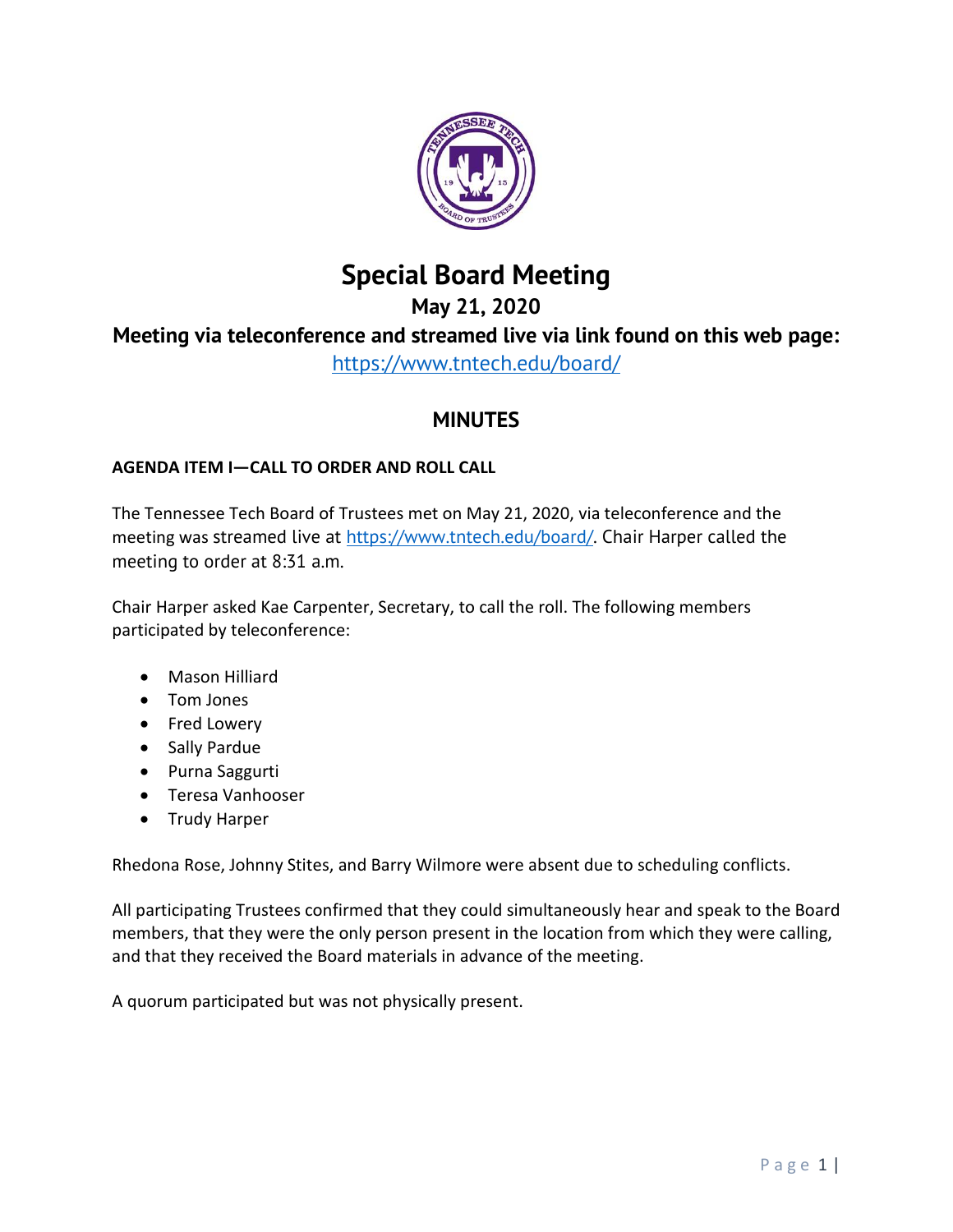### **AGENDA ITEM 2—DETERMINATION OF NECESSITY**

Chair Harper stated that a determination of necessity was required since a quorum was not physically present and in accordance with Tennessee Code Annotated Section 8-44-108(b)(2), the Board of Trustees based its determination that a necessity existed on the following facts and circumstances:

- 1) Pursuant to TTU Policy 003, the Board is required to approve the sale of any Tennessee Tech real estate.
- 2) Putnam County is interested in purchasing a parcel of the W. Clyde Hyder Farm for the purpose of placing a fire station at the site.
- 3) Because the sale of such property involves several legal and administrative approvals and processes, it was in the interest in Tennessee Tech to begin these processes as soon as possible.
- 4) The Board was meeting via teleconference in recognition of the need to limit personal contact during the COVID-19 pandemic and in keeping with Executive Order 30 related to the pandemic.

Mr. Saggurti moved that, based on the facts and circumstances presented, a necessity for this meeting existed. Mr. Lowery seconded the motion. With an opportunity for further discussion and there being none, Ms. Carpenter called a roll call vote. The motion carried unanimously.

### **AGENDA ITEM 3—APPROVAL OF MINUTES**

Mr. Jones moved to approve the March 12, 2020, meeting minutes. Mr. Saggurti seconded the motion. With an opportunity for further discussion and there being none, Ms. Carpenter called a roll call vote. The motion carried unanimously

## **AGENDA ITEM 4.A—EXECUTIVE COMMITTEE REPORT AND RECOMMENDATIONS— REPORT— APPROVAL OF APPOINTMENT OF VICE PRESIDENT FOR RESEACH**

Chair Harper stated that Policy 005 required the Executive Committee to report its actions at the next regular board meeting, which would take place in June. She stated that the June board meeting would involve discussions related to important budgetary and administrative matters. She stated that to preserve discussion time at that meeting for those matters, she was reporting now on the Executive Committee's actions taken on April 21, 2020.

Chair Harper stated that the Executive Committee approved the appointment of Dr. Jennifer Taylor to the position of Vice President for Research, effective August 1, 2020.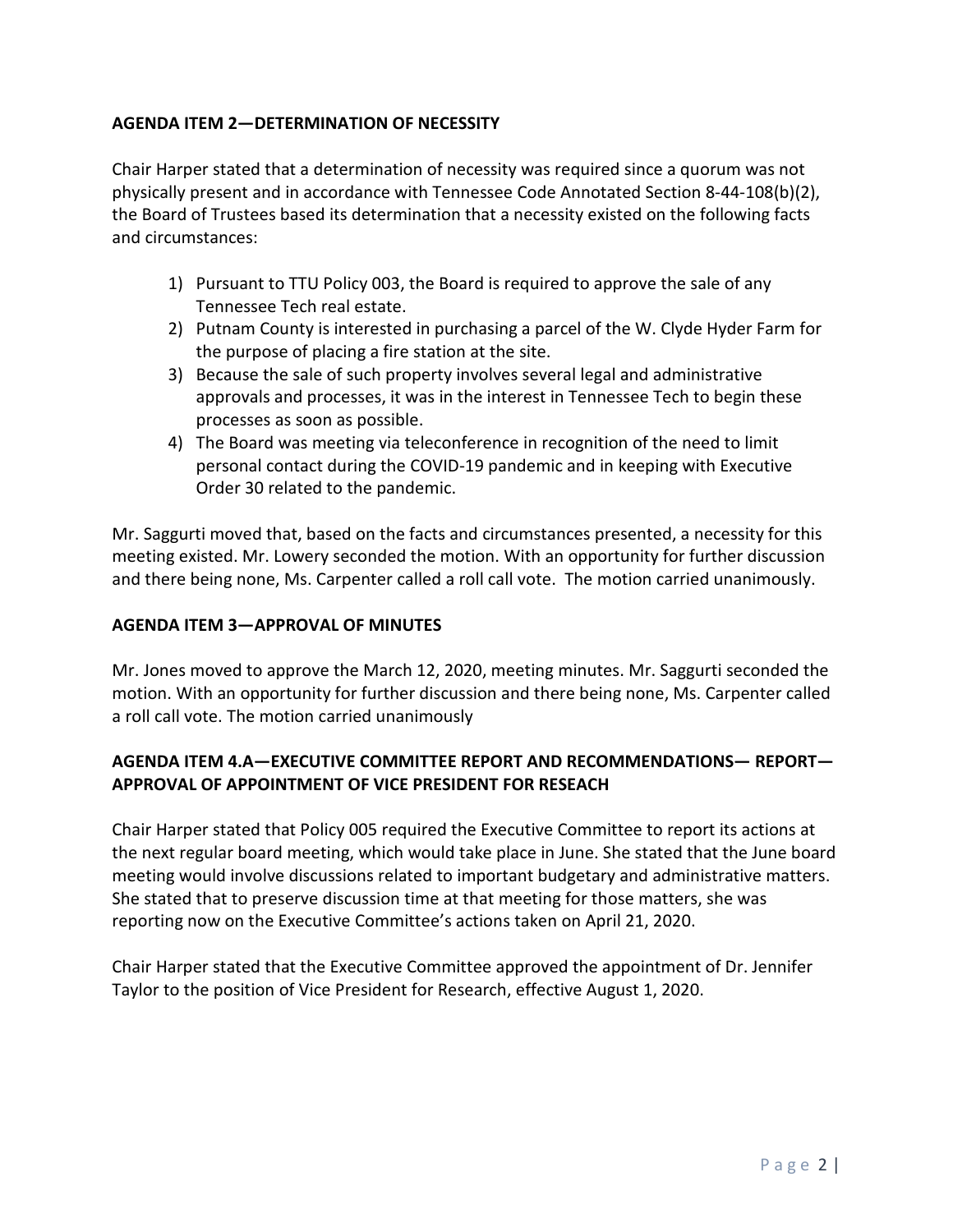## **AGENDA ITEM 4.B.1—EXECUTIVE COMMITTEE REPORT AND RECOMMENDATIONS— RECOMMENDATIONS—APPROVAL OF TTU POLICY 008 (PROFESSIONAL DEVELOPMENT)**

Chair Harper stated the Executive Committee recommended the Board's approval of TTU Policy 008 (Professional Development). She stated Policy 008 provided professional development for Board members and directed the Chair and the Executive Committee to schedule professional development opportunities. She stated Policy 008 also directed the President to develop an orientation program for new members.

Mr. Jones moved to approve TTU Policy 008 (Professional Development) as presented. With an opportunity for further discussion and there being none, Ms. Carpenter called a roll call vote. The motion carried unanimously.

## **AGENDA ITEM 4.B.2—EXECUTIVE COMMITTEE REPORT AND RECOMMENDATIONS— RECOMMENDATIONS—APPROVAL OF TTU POLICY 135 (LEGISLATIVE PROPOSALS)**

Chair Harper stated the Executive Committee recommended the Board's approval of TTU Policy 135 (Legislative Proposals). She stated Policy 135 restated the statutory requirements related to legislative proposals that might have a fiscal impact on higher education institutions and required all such proposals be submitted with the knowledge of the President, who would advance legislative proposals through established THEC and General Assembly processes.

Mr. Jones moved to approve TTU Policy 135 (Legislative Proposals) as presented. With an opportunity for further discussion and there being none, Ms. Carpenter called a roll call vote. The motion carried unanimously.

## **AGENDA ITEM 5—APPROVAL OF SALE OF W. CLYDE HYDER FARM PARCEL AND CY PRES PETITION**

Dr. Claire Stinson stated that administration was requesting the Board to approve the sale of 0.517 acres of the W. Clyde Hyder Farm to Putnam County for the construction of a fire station. She stated that because the farm was donated to the university with a stipulation that the farm be sold only if Tennessee Tech no longer had an agriculture program, Tennessee Tech could not sell the property unless a court granted a cy pres petition allowing the sale. She stated Putnam County would pay \$25,000 for the purchase of this property. She stated W. Clyde Hyder and his wife Marie Hyder donated the farm to Tennessee Tech in 1996 along with money to establish a W. Clyde and Marie Hyder endowed scholarship. She stated that according to the letter of agreement, should Tennessee Tech ever sell the property, the proceeds from the sale must be deposited into the endowment to be used for additional scholarships. The cy pres petition, if granted, would result in the funds from the sale being deposited into the W. Clyde and Marie Hyder endowed scholarship. She stated the parcel was located on the edge of the farm and the sale would have minimal impact on the College of Agriculture. She stated that the construction of the fire station would be a significant benefit to the surrounding neighborhood.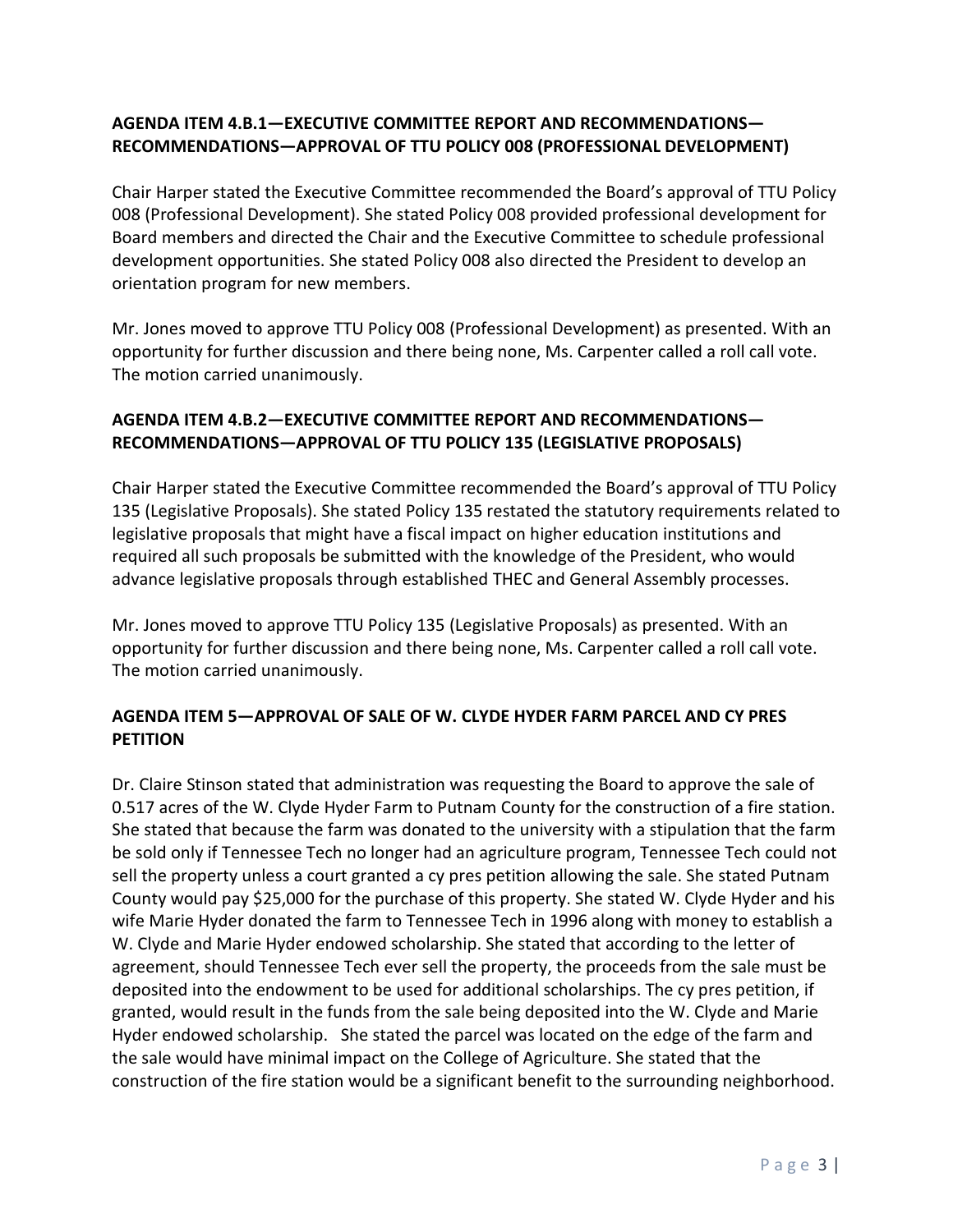Mr. Jones moved to approve the sale of the parcel of the W. Clyde Hyder Farm as identified in the Board materials, to file the necessary legal petition to allow the sale, and to authorize the President and Dr. Stinson to execute any documents including, but not limited to, the verification of the petition and the disposal form, necessary to complete the transaction. Ms. Vanhooser seconded the motion.

Mr. Jones asked how much frontage would still be left for access. Dr. Stinson stated there would still be a large amount of frontage left. Dr. Darron Smith, Dean of the College of Agriculture & Human Ecology, stated the property was used to hold two old trailers, and the sale would not impact the rest of the property.

With an opportunity for further discussion and there being none, Ms. Carpenter called a roll call vote. The motion carried unanimously.

### **AGENDA ITEM 6—GIFT-IN-PLACE PROJECT: ATHLETIC PAVILION**

Dr. Stinson stated the administration was requesting the Board to approve the gift-In-place construction of an athletic pavilion. She stated the pavilion would be located in an area of the campus where tailgating takes place. She stated it would be a 44-foot by 60-foot steel column and roof structure constructed on an existing concrete pad. She stated that the structure would include a storage area for tables and chairs. She stated that three individuals were donating their time and materials to construct the pavilion: Kim Chamberlin would donate the architectural services, Don Logan would donate engineering services, and Randy Keefer would donate steel and construct the pavilion. She stated Mr. Logan and Mr. Keefer were alumni of Tennessee Tech, and Ms. Chamberlin had been active in designing various buildings on campus. She stated that the value of the gift was \$100,000. She stated that there might be a minor cost of less than \$10,000 to Tennessee Tech to purchase brick, but Tennessee Tech might be able to use brick left over from the science building and fitness center construction to avoid that cost.

Mr. Jones moved to approve the acceptance of the gift-in-place project for the athletic pavilion. Mr. Lowery seconded the motion.

With an opportunity for further discussion and there being none, Ms. Carpenter called a roll call vote. The motion carried unanimously.

#### **AGENDA ITEM 7—RATIFICATION OF APPOINTMENT OF BOARD SECRETARY**

Chair Harper stated that the current Board Secretary, Kae Carpenter, was retiring on June 30, 2020. She stated this would leave two vacant positions in the organization: the General Counsel position and the Board Secretary position. She stated that President Oldham intended to appoint Lee Wray, who was currently serving as Chief of Staff, to also serve as Board Secretary.

Ms. Vanhooser moved to ratify the appointment of Lee Wray as the Board Secretary, effective July 1, 2020. Mr. Jones seconded the motion.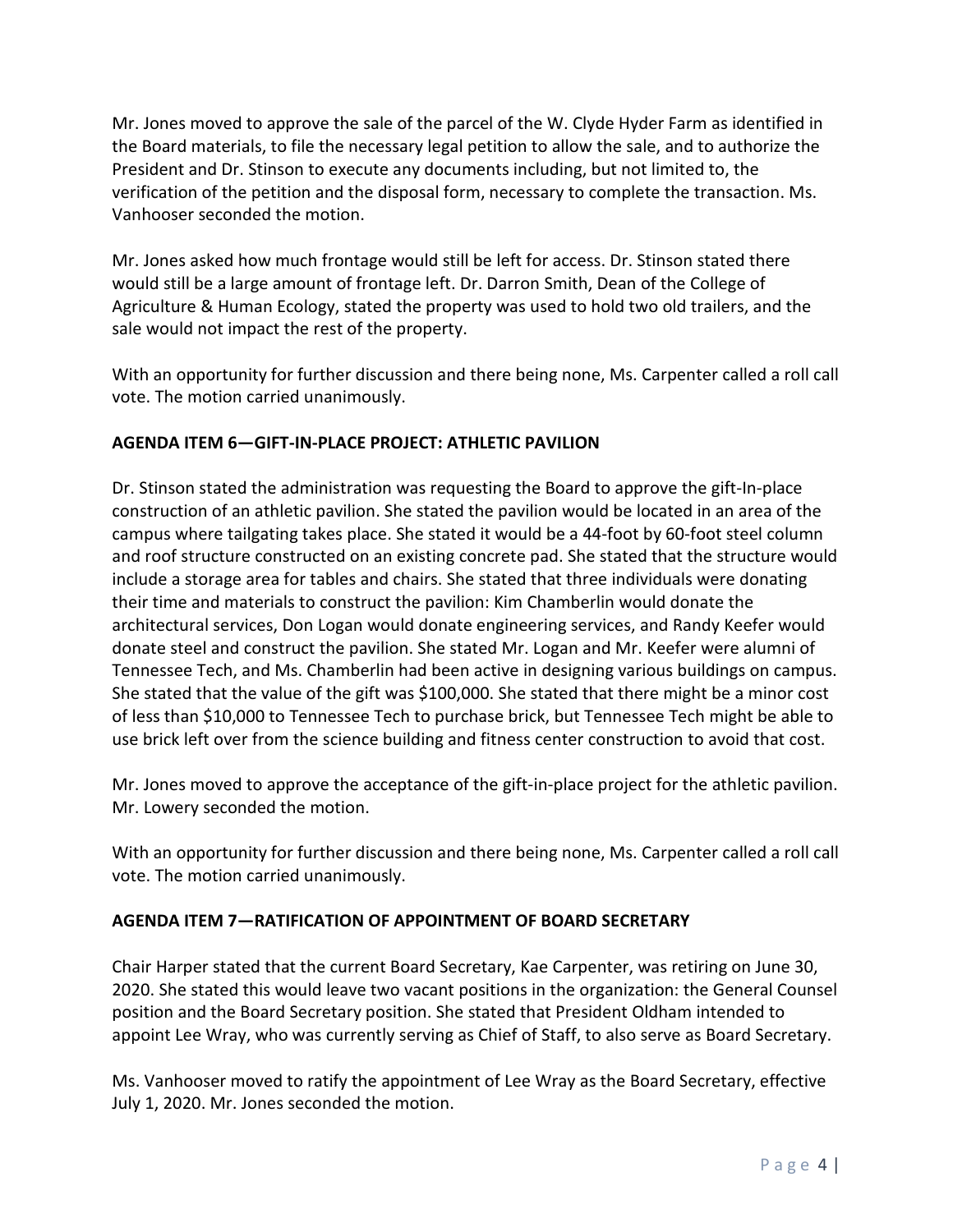Mr. Jones asked if there would be a conflict of interest in having Mr. Wray serve as Board Secretary in light of the fact that he would also be the President's Chief of Staff. Ms. Carpenter stated that the reporting structure would be the same as the current structure. Chair Harper stated that while the reporting relationship would be the same, there would be a close day-today relationship between Mr. Wray and the President. She stated that President Oldham, Mr. Wray, and she discussed having to respect the boundary between the Chief of Staff role and the Board Secretary role. President Oldham stated that as Board Secretary, the relationship with Mr. Wray would be the same as it had been with Ms. Carpenter, that Mr. Wray would put the interest of the institution first and foremost, and there would be no conflict of interest.

Mr. Saggurti asked if it was normal for the General Counsel to also serve as Board Secretary. President Oldham stated that there were some cases where the General Counsel also served as Board Secretary, but there were other cases where the Chief of Staff served as Board Secretary.

With an opportunity for further discussion and there being none, Ms. Carpenter called a roll call vote. The motion carried unanimously.

### **AGENDA ITEM 8—PRESIDENT'S REPORT**

President Oldham stated that since the March 2020 board meeting, Tennessee Tech extended spring break for an extra week to prepare the campus to convert to online instruction due to the pandemic. He stated that by the end of March, 100 percent of classes shifted to online instruction. He stated telecommuting was implemented for all employees, and only about 100 employees were continuing to come to campus on any given day, which was less than 10% of total staffing. He stated roughly 250 students continued to live on campus. He stated that all events were cancelled or postponed for the time being. He stated that Tennessee Tech refunded \$3,200,000 housing and dining fees to students. He stated that Tennessee Tech received \$8,700,000 from the Cares Act and \$4,500,000 of that amount went directly to eligible students.

President Oldham stated that Tennessee Tech was now working on reopening the campus. He stated that the goal was to welcome 10,000 students back to campus at the end of August. He stated that over the course of the next three months, there would be a phased reopening of campus. He stated that during June, staff would incrementally be introduced back to campus. He stated that informational events for new students would begin in July and be limited to small groupings at any given time. He stated residence halls would open August 20, 2020, and classes were scheduled to begin August 24, 2020.

President Oldham stated that the state tax revenues were significantly down in Tennessee. He stated the legislature was scheduled to return after Memorial Day to revisit next year's budget in light of the most recent state revenue projections. He stated there should be a downward trend in the state funding for the next year. He stated there was a high likelihood the Board would need to revisit budgetary projections for the next fiscal year and possibly make some adjustments. He stated roughly 70 percent of the budget was enrollment driven, and 30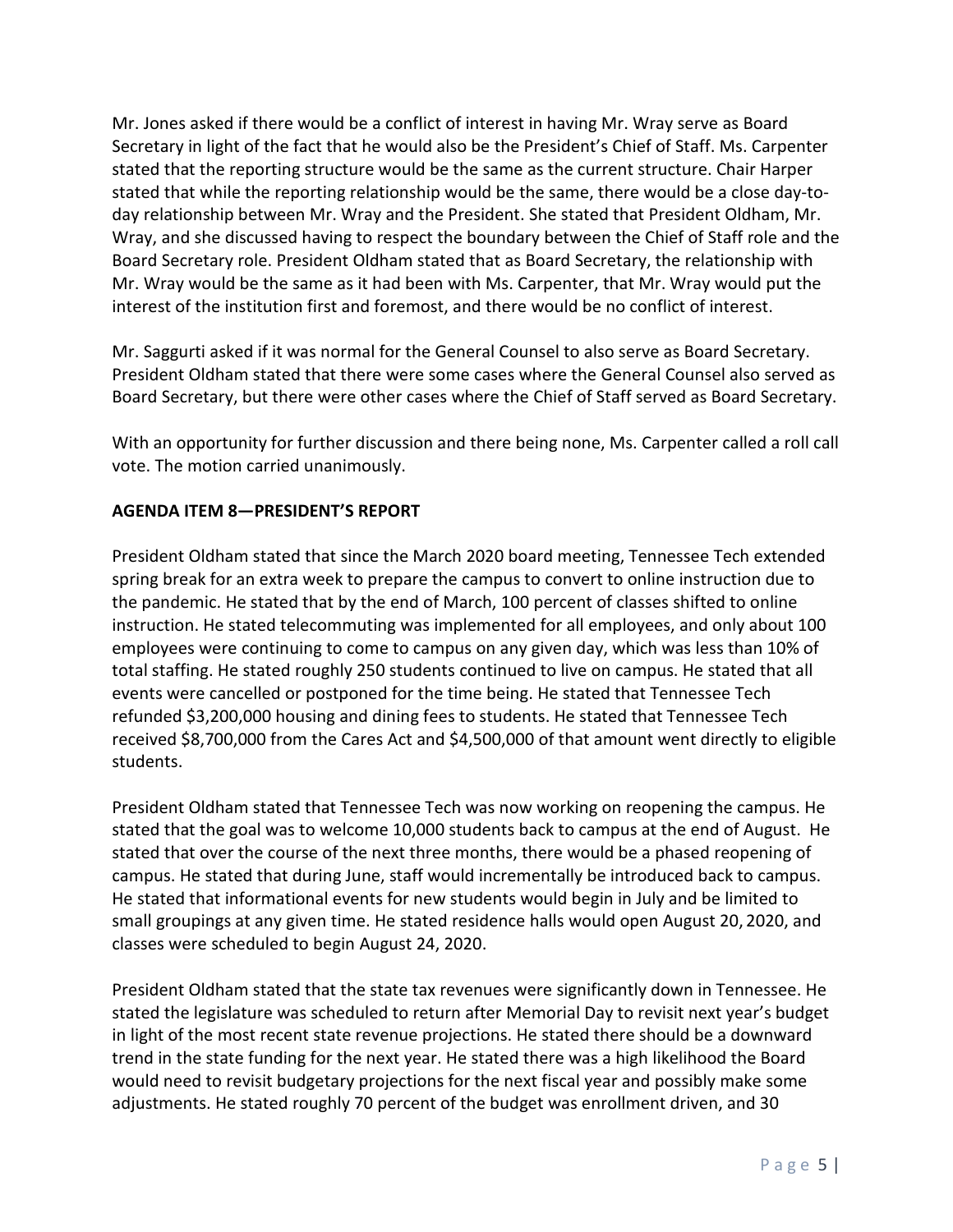percent was from state funding. He stated that enrollment for the summer increased three percent over last year's enrollment. He stated fall enrollment was still uncertain, but aggressive steps were being taken to increase this number.

President Oldham stated Tennessee Tech was actively looking for areas on campus for costreductions or cost-savings that could be applied if necessary. He stated tuition levels were being reevaluated. He stated the previous modifications that were made were contingent on state funding levels. He stated THEC met and deferred any further action on tuition proposals until after the General Assembly finished next year's budget.

Mr. Jones asked if there was any consideration in reevaluating the tuition model going forward, or if there were any expectations of a greater percentage of students choosing to remain online or if they were expected to return to campus.

President Oldham stated that the response received from students indicated they wanted to be back on campus. He stated there needed to be flexibility to be able to shift to online instruction if necessary, but also to use technology to supplement and accentuate the learning experience for students. He stated technologies would continue to be used to do more with online instruction, but the on-campus aspects of education were still very valuable. He stated that in terms of tuition, they would have to see if there needed to be an adjustment to ensure the right price points were being hit. He stated that Tennessee Tech was in a relatively strong financial position entering the pandemic, but now Tennessee Tech needed to plan for what might happen in the future.

Mr. Saggurti asked if Tennessee Tech would take on the responsibility for providing personal protective equipment for the students or if the students would be responsible for that themselves. President Oldham stated that Tennessee Tech was in the process of obtaining enough reusable face masks for the entirety of campus throughout the summer. He stated Tennessee Tech was procuring disposable face masks for any visitors. He stated that, for the most part, Tennessee Tech would be providing hand sanitizer and face masks for students.

Mr. Lowery asked what Tennessee Tech's position was on COVID-19 testing. President Oldham stated that THEC was working on acquiring enough testing capabilities to test on campus. He stated that he hoped that by the fall semester all students living on campus could be tested, and enough tests would be available for contact tracing throughout the year. He stated the PCR test and the antigen-based test might be available. He stated he would like as much testing as possible to be available by the fall.

Mr. Lowery asked if there was any impact on the engineering building due to budgetary concerns. President Oldham stated that the state already removed all the capital project funding from the budget for the next year. He stated it did not necessarily slow Tennessee Tech down with the construction, and the project and fundraising could continue. He stated that whenever the state was in a better financial situation, the state would begin funding capital projects again.